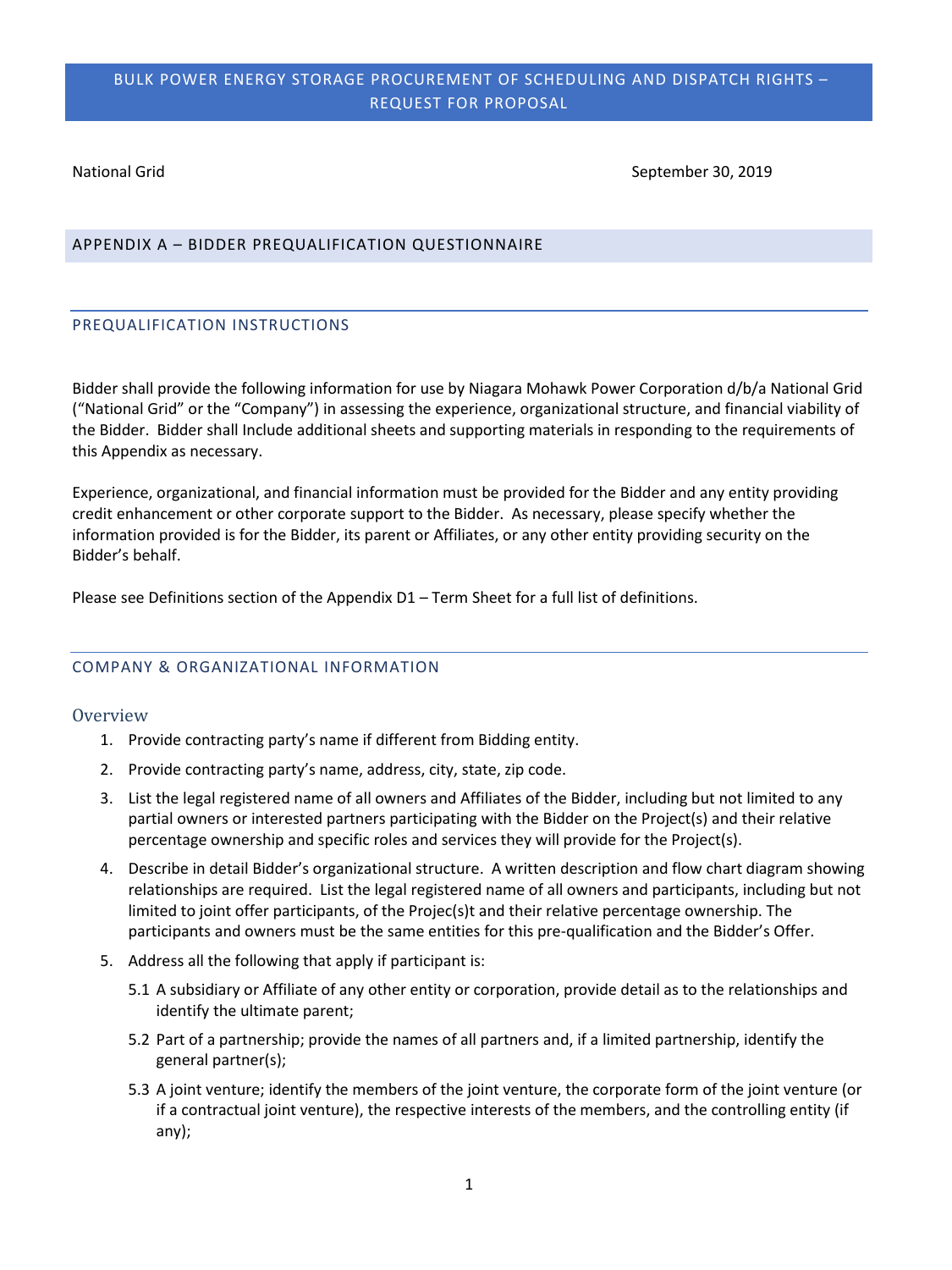National Grid September 30, 2019

- 5.4 A limited liability company; identify each member and, if applicable, the entities controlling each member; or
- 5.5 Acting as a member of a consortium or other organization, association, or group of persons acting in concert for purposes of submitting a joint Offer; provide the names of all the members and indicate the controlling member of the consortium, organization, association, or group.
- 6. Identify the state in which each entity named above is incorporated or formed and authorized to do business with an "active" status. If participant is also registered in New York, but under a different name or d/b/a, please provide that name;
- 7. List all existing commitments and contingencies (lease agreements, guarantees, etc.) to which participant is a party and that relate to participant's ability to enter into and perform under a proposed Offer;
- 8. List all existing commitments and contingencies (lease agreements, guarantees, etc.); and
- 9. Certify in writing that all participants have reviewed, understand, and will comply with National Grid's RFP requirements for all Offers submitted. Failure to meet all RFP requirements may result in Offer rejection.

### Credit Requirements

1. If the contracting party is rated, state its credit rating and the associated credit rating agency. With respect to the contracting party's requirement to post a Letter of Credit for the Term of the ESSA, please complete below.

A. Issuing bank name and dollar amount of security on annual basis; and B. Issuing bank Street Address, City, State, Zip.

- 2. If the Bidder is rated, state its credit rating and the associated credit rating agency. If the Bidder expects to post a Letter of Credit for the Term of the ESSA, please complete below.
	- A. Issuing bank name and dollar amount of security on annual basis; and B. Issuing bank Street Address, City, State, Zip.

## Financing Plan

- 1. Discuss each proposed Project's financing plan and status, including on-going debt/equity ratio to be carried by the Project(s) during construction and during operation, the expected COD and information regarding construction progress and completed milestones, sources of debt and equity, equity percentage by sponsor, financing organizations and supporting loan or credit agreements (including rates and terms), existing liens, and level of commitment by investors and lenders.
- 2. Provide three (3) years of audited financial statements and year-to-date financial statements of the Bidder and contracting party (if applicable). $1$

 $<sup>1</sup>$  Audited financial statements of a parent company of the Bidder may be submitted with the available financial statements of</sup> the subsidiary Bidder.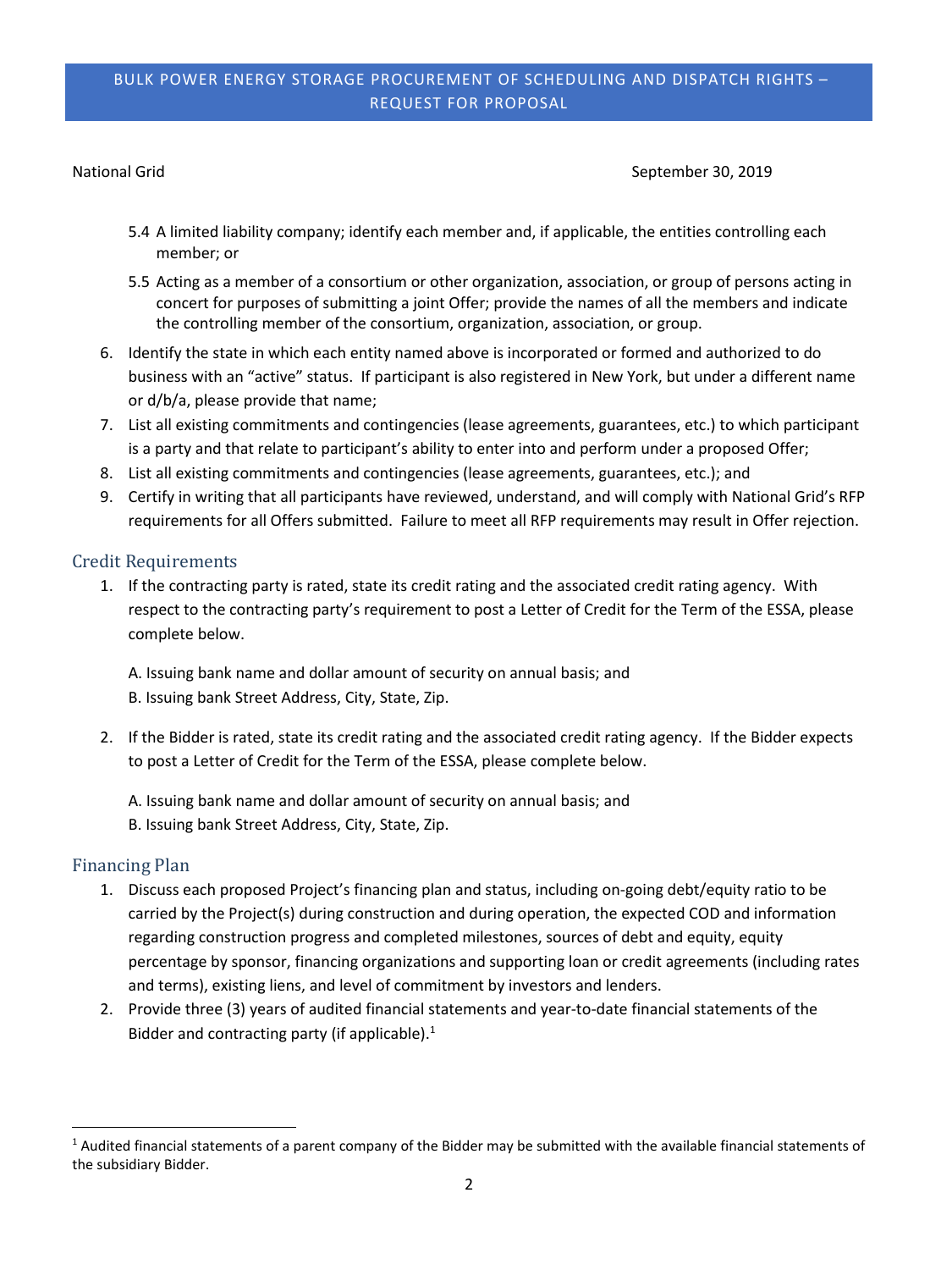National Grid September 30, 2019

# A. General Requirements

- 1. Bidders will be required to sign a Non-Disclosure Agreement ("NDA") and register in National Grid's procurement system, Ariba, to participate in the RFP process. Please confirm the NDA and Ariba registration have been completed.
- 2. Confirm acknowledgement that Projects with an executed Interconnection Agreement with National Grid prior to December 13, 2018 are ineligible to participate in this solicitation.<sup>2</sup>

# B. Developer Experience

List and describe the Bidder's background and experience developing energy storage projects of a similar nature and technology.

# Bidding Team Overview

- 1. Is the Bidder's company licensed to do business in New York? If yes, what are its applicable business license numbers?
- 2. Please provide a description and organization chart of the personnel structure of each proposed Project's development, design and construction, and operations and maintenance organizations.
- 3. Please provide a description of the Bidder's experience and history in financing power generation facilities, along with the financing plan and expected financing sources for the proposed Project(s).
- 4. Identify any government assistance / program to be requested, expected, or received that would affect financing of the Project(s). Please note that proposed Projects are not eligible for non-wires alternatives ("NWA") opportunities or Value of Distributed Energy Resources ("VDER") Value Stack compensation.
- 5. In order for National Grid to address any potential conflicts of interest, please provide the name of the law firm or counsel representing the Bidder in its Offer, or if a joint Offer, the names of all law firms or counsels representing all Bidders in the joint Offer.
- 6. Please provide all certifications and credentials required to legally install and operate the proposed Project(s) on the proposed Site(s).
- 7. Please provide a description of the Bidder's project management team and any sub-developers or vendors to be used, including a team organization chart and resumes.

# Project Development Experience

1. Front-of-the-meter energy storage projects sized at > 5 MW using the proposed technology and completed and in commercial operation

Total count of completed energy storage projects:

For each completed energy storage project, list information in the format presented below.

<sup>&</sup>lt;sup>2</sup> Storage projects that have an executed Interconnection Agreement prior to release of the final National Grid RFP but after December 13,2018 may submit an Offer in response to the RFP with the understanding the Project(s) will need to be restudied by National Grid under the requirements of this RFP.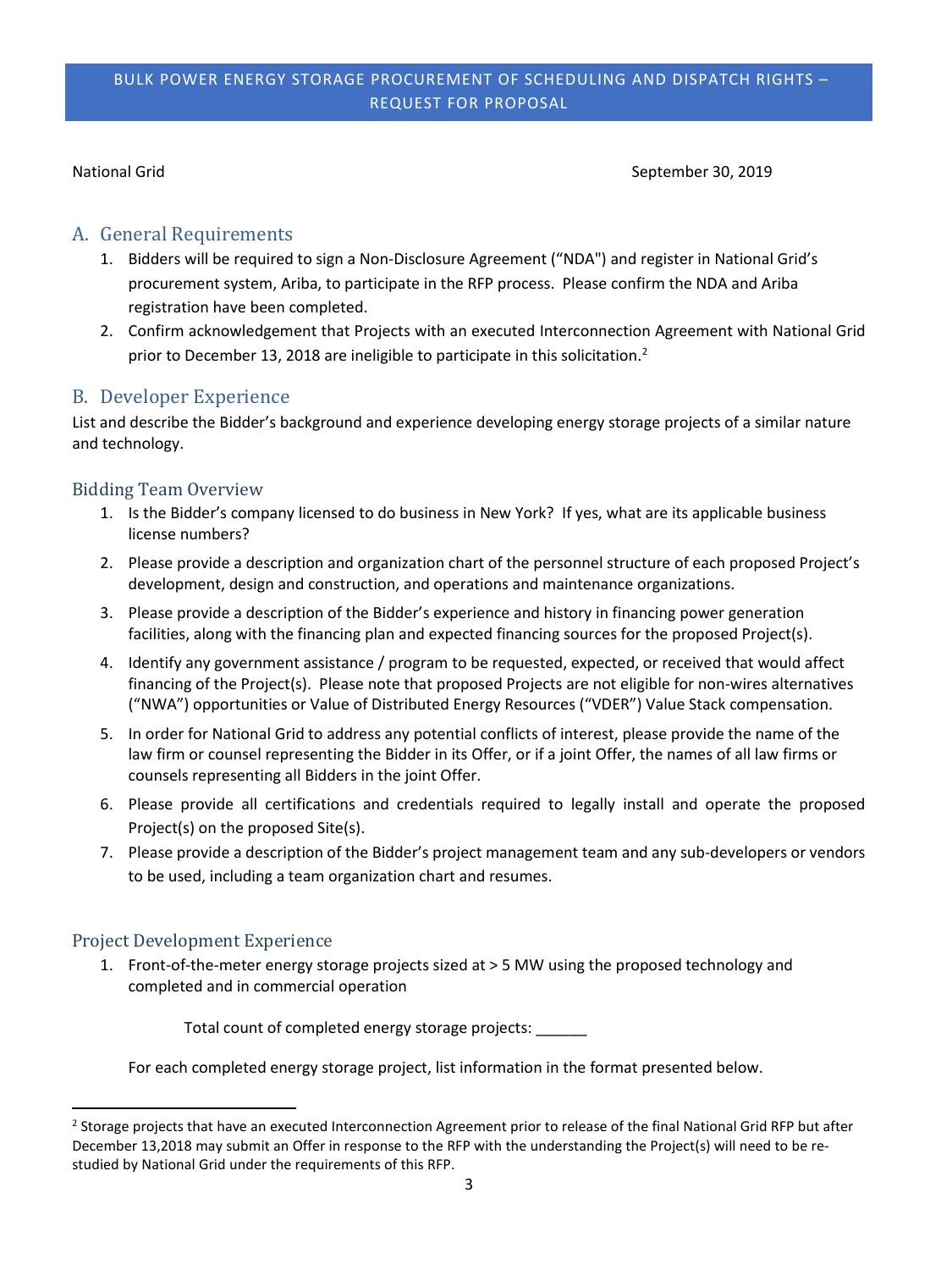National Grid September 30, 2019

Include all relevant projects.

| <b>Project</b><br><b>Name</b> | <b>MW</b> | <b>MWh</b> | Use Case | Location,<br>Utility | Contact/<br>Reference | Bidder's<br>role |
|-------------------------------|-----------|------------|----------|----------------------|-----------------------|------------------|
|                               |           |            |          |                      |                       |                  |

2. Front-of-the-meter energy storage projects sized at > 5 MW using the proposed technology and currently under construction

Total count of such projects: \_\_\_\_\_\_

For each completed project, list information in the format presented below. Include all relevant projects.

| <b>Project</b><br><b>Name</b> | <b>MW</b> | <b>MWh</b> | Use Case | Location,<br>Utility | Contact/<br>Reference | Bidder's<br>role |
|-------------------------------|-----------|------------|----------|----------------------|-----------------------|------------------|
|                               |           |            |          |                      |                       |                  |

3. Front-of-the-meter non-storage projects sized at > 5 MW completed and in commercial operation

Total count of such projects: \_\_\_\_\_\_

For each completed project, list information in the format presented below. Include all relevant projects.

| <b>Project</b><br><b>Name</b> | <b>MW</b> | <b>MWh</b> | Use Case | Location,<br>Utility | Contact/<br>Reference | Bidder's<br>role |
|-------------------------------|-----------|------------|----------|----------------------|-----------------------|------------------|
|                               |           |            |          |                      |                       |                  |

4. Front-of-the-meter non-storage projects sized at > 5 MW currently under construction

Total count of such projects:

For each completed project, list information in the format presented below. Include all relevant projects.

| Project<br><b>Name</b> | <b>MW</b> | <b>MWh</b> | Use Case | Location,<br><b>Utility</b> | Contact/<br>Reference | Bidder's<br>role |
|------------------------|-----------|------------|----------|-----------------------------|-----------------------|------------------|
|                        |           |            |          |                             |                       |                  |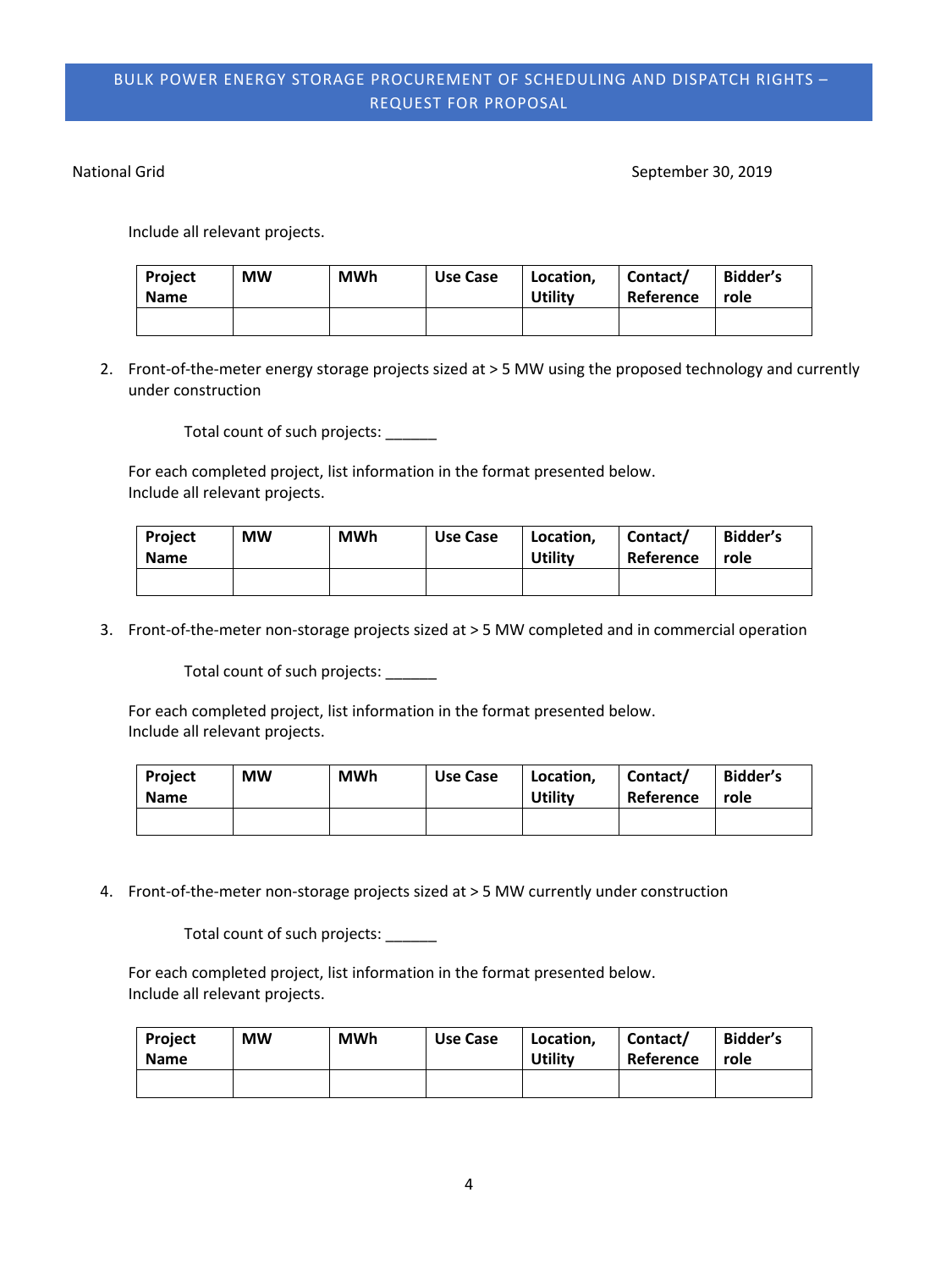National Grid September 30, 2019

## Operation & Maintenance Experience

1. Front-of-the-meter energy storage projects sized at > 5 MW using the proposed technology in this RFP Offer and currently operated and maintained by the Bidder

Total count of such projects: \_\_\_\_\_\_

For each project operated and maintained by the Bidder, list information in the format presented below. Include all relevant projects.

| Project<br><b>Name</b> | <b>MW</b> | <b>MWh</b> | Use Case | Location,<br><b>Utility</b> | Contact/<br>Reference | Bidder's<br>role |
|------------------------|-----------|------------|----------|-----------------------------|-----------------------|------------------|
|                        |           |            |          |                             |                       |                  |

# New York Independent System Operator Experience

- 1. Is Bidder or Affiliates currently a Market Participant within the NYISO? If yes, what load and/or generation assets does the Bidder or Affiliates manage and in what markets does the Bidder or Affiliates participate?
- 2. Front-of-the-meter energy storage projects using the proposed technology that currently participate in NYISO markets

Total count of projects: \_\_\_\_\_\_

For each project, list information in the format presented below. Include all relevant projects.

| Project<br><b>Name</b> | <b>MW</b> | <b>MWh</b> | Use Case | Location,<br><b>Utility</b> | Contact/<br>Reference | <b>Bidder's</b><br>role |
|------------------------|-----------|------------|----------|-----------------------------|-----------------------|-------------------------|
|                        |           |            |          |                             |                       |                         |

# Storage for Local Grid Need Support

1. Front-of-the-meter energy storage projects using the proposed technology that currently provide local grid needs (*i.e*., load relief or reliability)

Total count of projects:

For each project, list information in the format presented below. Include all relevant projects.

| <b>Project</b><br><b>Name</b> | <b>MW</b> | <b>MWh</b> | Use Case | Location,<br><b>Utility</b> | Contact/<br>Reference | Bidder's<br>role |
|-------------------------------|-----------|------------|----------|-----------------------------|-----------------------|------------------|
|                               |           |            |          |                             |                       |                  |